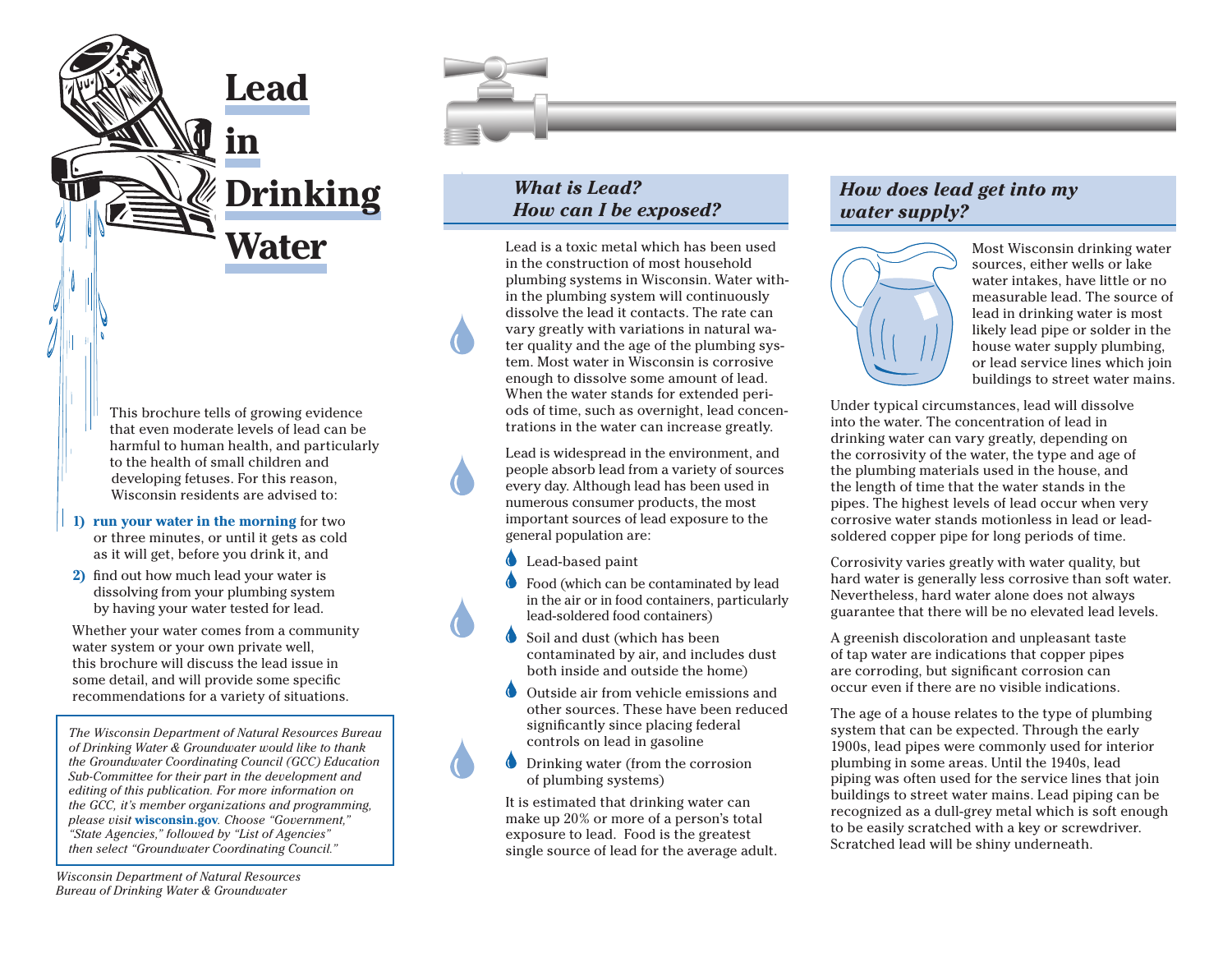In the 1930s, copper pipes or galvanized steel pipes replaced lead pipes in most residential plumbing. However, the use of 50/50 tin/lead solder and lead-containing fluxes to join copper piping continued in Wisconsin until a ban on the use of lead solder and

fluxes became effective in1984. Homes constructed after that date should have "lead-free" water supply plumbing systems. Also, any repairs of existing plumbing systems must be made with "lead-free" materials, such as tin/antimony (95/5) solder.

Studies indicate that the levels of dissolved metals in drinking water will decrease as a building ages. This is because, as time passes, a mineral or oxidation coating forms on the inside of the pipes (if the water is not too corrosive). This coating can partially insulate the water from the lead materials, significantly reducing levels of dissolved lead.

The longer water stands in a pipe the more lead can be dissolved. Because lead will continuously dissolve into the water, the resulting lead concentrations will increase directly with time. This is why water which is drawn first thing in the morning, or after any extended period of nonuse, will contain the highest levels of lead.

Federal and state standards have established an action level of 15 parts per billion (ppb) for lead in drinking water. The standard is adjusted to account for average lead exposures from other environmental sources as well. Nevertheless, lead has no beneficial health effects, and it is advisable to reduce the lead in your tap water as much as possible. This is particularly true for pregnant women or young children who may drink the water.

# *How does lead affect my health?*

Lead absorbed by the lungs and the digestive tract from all sources enters the bloodstream, where it distributes to all tissues of the body. Excessive levels of lead can damage the brain, kidneys, nervous system, red blood cells and reproductive system. The degree of harm is directly related to the level of lead in the blood (from all sources). Known effects of exposure to lead range from subtle changes in body chemistry and nervous system functions at low levels of exposure, to severe toxic effects or even death at very high levels associated with acute poisoning. Some harmful effects are reversible if exposure is reduced, while other harmful effects can be permanent.

Young children, infants and fetuses appear to be particularly vulnerable to harmful effects of lead. A dose of lead that would have little effect on an adult can have a big effect on a small child. Also, growing children will more rapidly absorb any lead they consume. A child's mental and physical development can be irreversibly stunted by overexposure to lead. In infants, whose diet consists of liquids made with water — such as baby formula — lead in drinking water makes up an even greater proportion of total lead exposure (40 to 60%).

### *How can I find out if my water is safe to drink?*



There are certain obvious advantages to having your water tested for lead, including knowing exactly how high your lead levels rise after periods of nonuse. Even if you live in an older home with no lead piping

and are in a hard water area, a lead test can confirm that there is little or no lead in your "first-draw" sample. If testing shows lead in your first drawn water, a lead test before and after flushing can confirm if your flushing procedure is working.

If you decide to have your water tested, it is recommended that you use a state certified laboratory which can detect lead in drinking water at 5 parts per billion or less. There are a number of laboratories statewide that can provide drinking water sampling materials and instruction. A list of certified labs is available online at **<dnr.wi.gov>**, Search: certified labs. Persons served by a public water system should contact the system owner to determine whether there has already been testing of homes with plumbing materials and aninstallation date similar to yours.

### *Private Wells*

In addition to plumbing corrosion concerns, there are several other potential sources of lead in private wells. If your well draws water from a sand and/ or gravel formation, you should know that some well screens contain lead, and many have been installed with a "lead packing collar." If such a device is contributing lead to your water, flushing will probably take longer. It is recommended that you have your water tested for lead.

If you own a "driven-point" well, and if you have ever "shot" the well to clear the screen, you have another potential source of lead in your water. Some individuals have actually poured lead shot into a well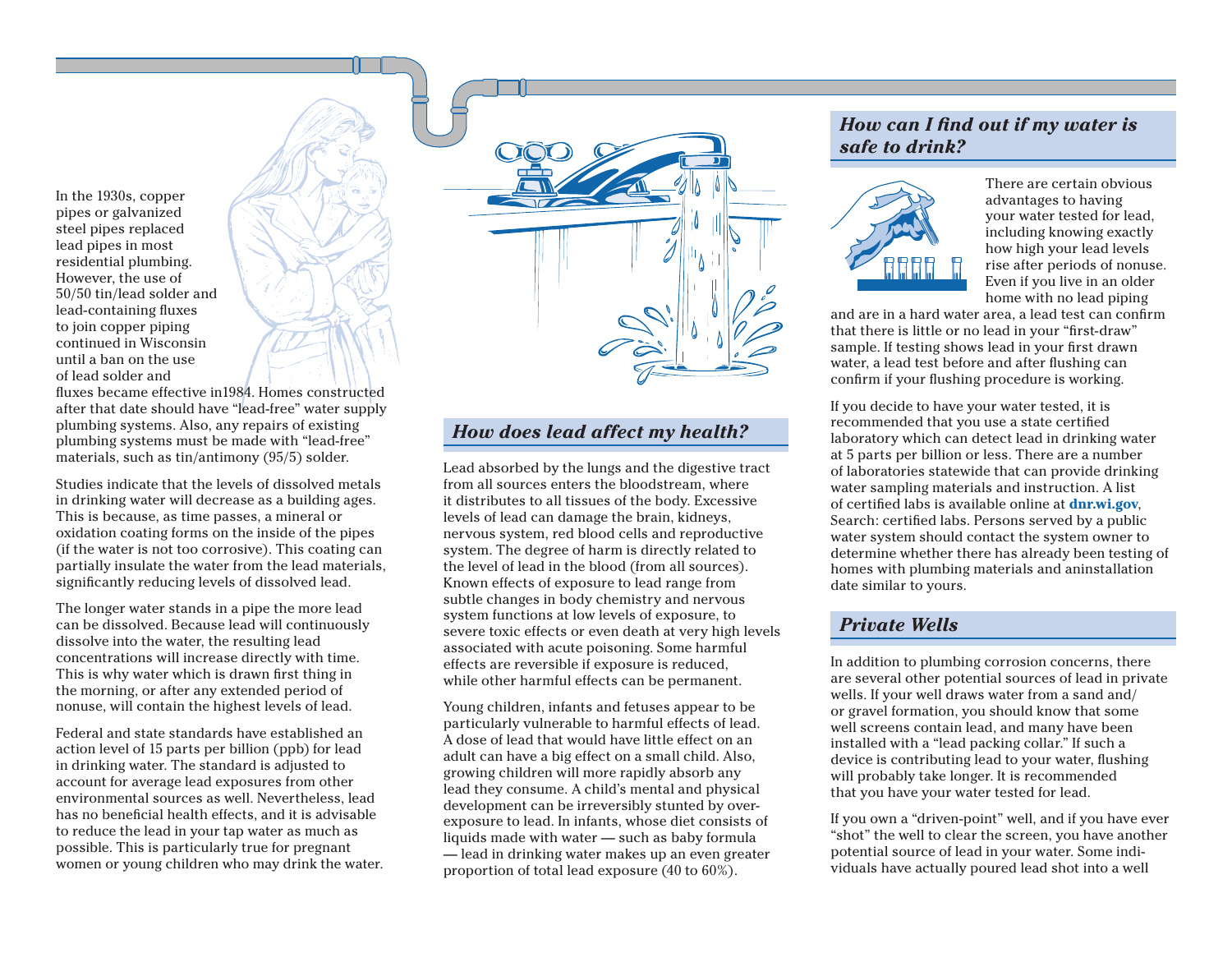to keep out sand. Lead wool has also been placed in some wells. (None of these practices has ever been recommended.) In any of these cases, it is recommended that you have your water tested for lead.

If you live in a former lead-zinc mining region of extreme southwest Wisconsin or if you live near existing or former cherry orchards in Door County, you may have lead in your **groundwater**. It is recommended that you have your water tested for lead.

If you have lead in your groundwater, flushing will not be effective. Point-of-use treatment devices, such as reverse osmosis and distillation units can be effective in removing lead. However, they can be expensive, their effectiveness varies, and they must be properly maintained. All makes and models of treatment devices must be approved by the Wisconsin Department of Safety and Professional Services. Department of Natural Resources approval may be required, under certain conditions, for the installation of a point of use treatment device. Contact the Bureau of

HH

峀

Drinking Water and Groundwater at (608) 266- 0821 or one of the DNR offices listed at the end of this brochure for additional information.

If a treatment device is installed, set up an effective and practical maintenance and monitoring program to be sure the system is maintained as recommended by the manufacturer. This is the best way to be certain that it is doing the job intended.

Bring in water from a known safe supply.

#### *A new house*

If your house was constructed after September 26, 1984, state law requires that the soldered joints be "lead-free." To check on this, try to scratch the outside of the solder at a pipe joint with a key or screwdriver. If the solder is dull in appearance, scratches easily, and is shiny underneath, it may be illegally-installed 50/50 lead/tin solder. Tin/antimony (95/5) solder, the typical replacement for lead solder, remains bright in appearance, and there is often a slight gap or indentation in the solder where the pipe and fitting meet. Lead solder usually bridges this gap completely.

If you suspect that lead solder was used in the construction of your plumbing system, have a "first-draw" sample of your water tested for lead. If lead is found at levels over 10 ppb, contact your local plumbing inspector or the Wisconsin Department of Safety and Professional Services, Safety and Buildings Division at**<dsps.wi.gov>** for further advice. (Lead often occurs in other metallic alloys such as brass and bronze and small amounts can occur in copper pipe itself.)

## *How can I reduce my exposure to lead in drinking water?*

If your house was constructed before October, 1984, the easiest and most effective method of reducing lead in drinking water is not to drink water that has been in contact with your house plumbing for more than 6 hours, such as overnight or during your work day. Before using water for drinking or cooking, flush the cold water faucet by allowing the water to run until the water has become as cold as it will get (usually 2-3 minutes).

You must do this for each drinking water faucet — taking a shower will not flush your kitchen tap. Shower, toilet, or cold water laundry use will, however, partially flush the plumbing, and will often reduce the time needed to flush drinking water faucets. Buildings constructed prior to the 1940s may have service lines made of lead. Letting the water run for an extra 15 seconds after it cools should also flush this service line.

Studies by the DNR have shown that such flushing can reduce lead levels from hundreds of parts per billion to less than 3 parts per billion (the current detection limit at the State Laboratory of Hygiene). Water flushed from the taps — usually one to two gallons — can be collected and used for nonconsumptive purposes such as washing; it needn't be wasted. (NOTE: The flushing procedures outlined above will usually be inadequate in large buildings such as apartment complexes.)